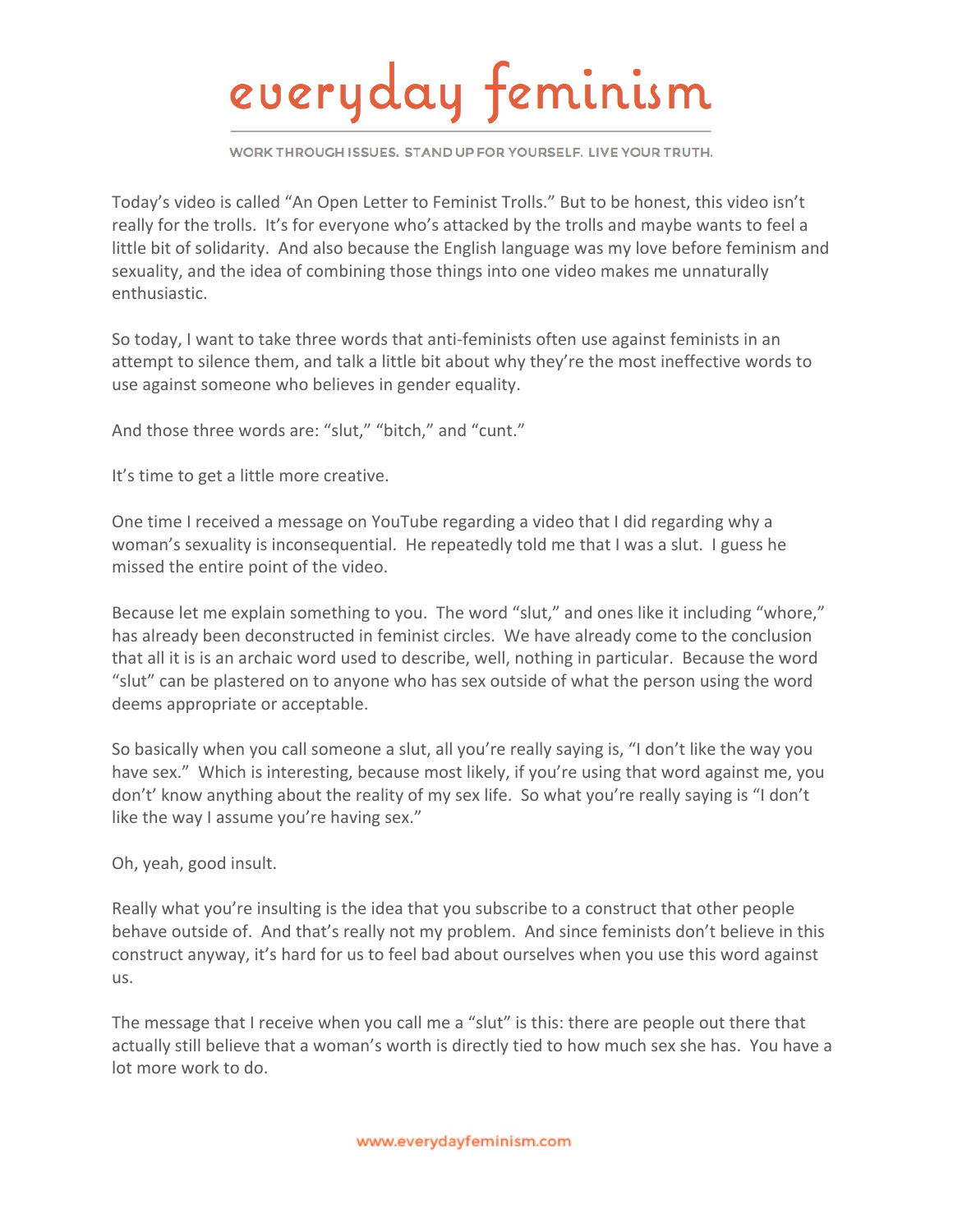To which I respond: "You're right."

Which is why I need to stop reading this message and get the word out.

Funny how I'm only a "bitch" when I'm not behaving. Like when street harassers go from calling me "Baby" to "Bitch" when I step out of line by, you know, practicing autonomy.

Because when you say "Bitch," what I hear is "Strong." What I hear is "opinionated," "outspoken," "daring, "confident."

Because that's actually what you mean. What you mean is that I'm performing womanhood in a way that goes against the status quo, that calls into question your conformity to hegemonic masculinity, that criticizes your entitlement complex. When you call me a "bitch," what you're really hoping is that I'll shut up, sit down, be seen and not heard. Because that's what womanhood looks like to you. That's what femininity is – submission, subservience.

But the real effect that this has on me is that it makes me want to stand taller, speak louder. Because the entire point of my work is to break down this construct. And you're never going to shut that down. Especially not with an insult as contrived and ill-conceived, and not to mention over used, as "bitch."

When you call me a "cunt," you're literally calling me a vagina. And news flash – genitals don't offend me. In fact, I just so happen to have a vagina. I carry one with me all the time. I see a vagina, or at least a vulva, every single day. It's grown with me. It's been there with me through some tough times. It's the source of the greatest carnal pleasure on earth. My vagina doesn't bother me. In fact, I actually love my vagina. So calling me a "cunt" is basically a compliment.

The thing is, when you call someone a "vagina", or, you know, a "cunt," in an attempt to disrespect someone, what you're really saying is that you disrespect the vagina. That there's something inherently wrong with vaginas.

And you know what, society tells me all day that vaginas are gross and dirty and scary. Just take a look at any tampon commercial. It sends the same message you do when you call me a "cunt." You are just one more voice drowning in a sea of voices telling me to be ashamed and embarrassed by my vagina.

And you know what? I'm bored with the idea that vaginas are problematic. I'm over it. But here's the thing – I am not a vagina. I have a vagina. And reducing me to my vagina, yes even in this non sexual way, just validates what I'm doing.

I need to be a feminist because "vagina" is an insult. So thank you for reminding me why I need to keep fighting. Because that's what's really funny about your silencing tactics – they don't work. Worse, they do the opposite of what you're hoping they're going to do. You're not